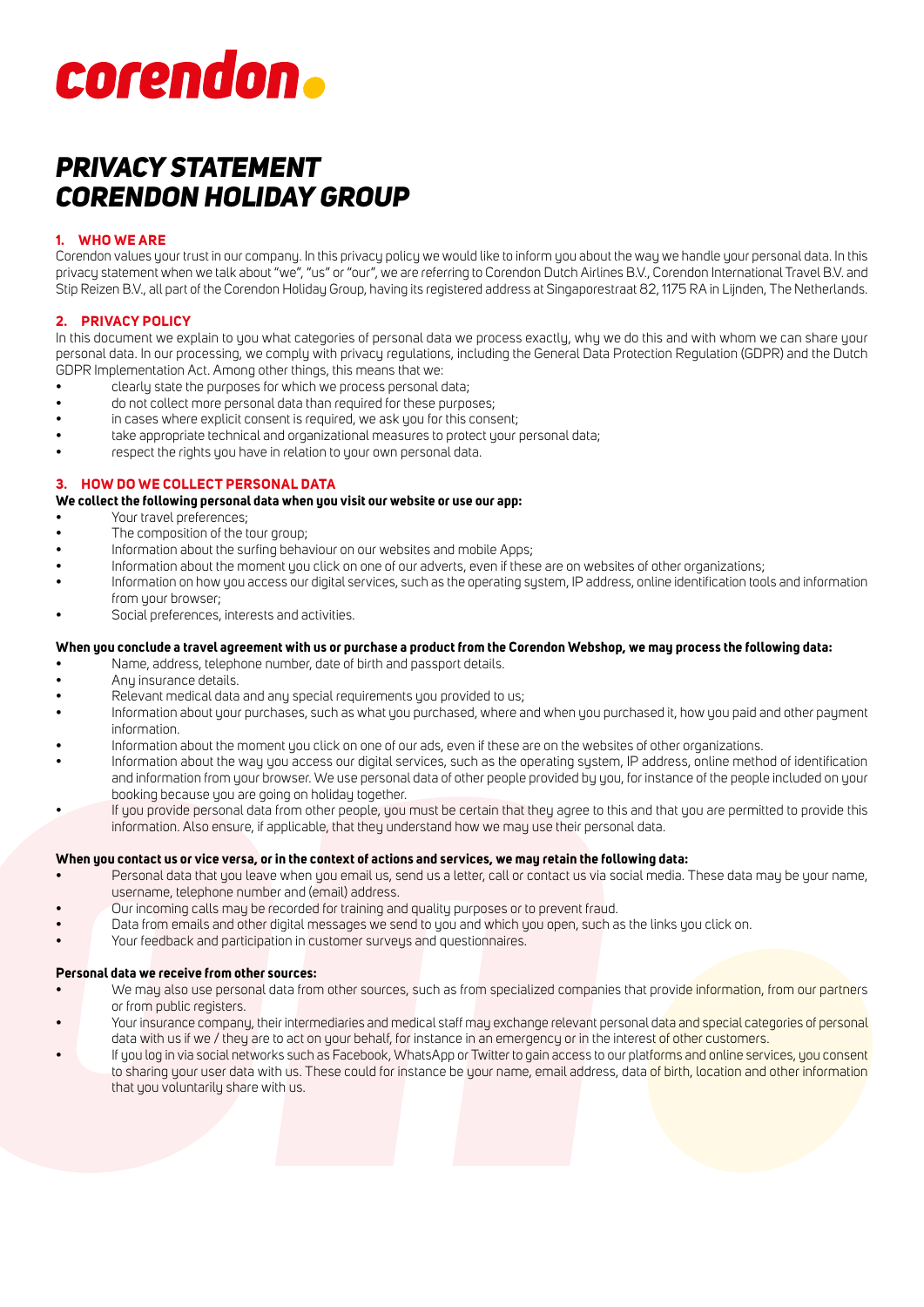# corendon.

# **4. LEGAL BASIS FOR PROCESSING PERSONAL DATA**

### **We process your personal data based on the following legal grounds in accordance with GDPR:**

- consent. For example, if you have consented to processing personal data by creating an account for My Corendon or by subscribing to the newsletter. If you have consented to specific processing, you can also withdraw this consent at any time.
- the performance of an agreement with you or to take action at your request before we enter into an agreement with you. We need your personal data to book your holiday or to provide you with the services you want to buy. We also need your data to be able to make payments.
- to comply with a legal obligation. Corendon may be legally obliged to provide personal data to third parties, for instance when government authorities require this at the point of departure or arrival. This is important with regards to border control, immigration, security and anti-terrorism or for other purposes.
- protection of vital interests. For example, exchange relevant data with intermediaries and/or medical personnel in case of an emergency.
- to fulfil a task of general interest or exercise of public authority. For example, the use of personal data in the event of accidents, safety incidents or comparable incidents.
- the legitimate interest of us or of third parties. For example, when we try to forecast our commercial interest in what other products, services and information you may be interested. Our marketing information may thus be made more relevant for you.

We only process medical or other sensitive or special data insofar this is explicitly permitted under the GDPR. For example, if we have your explicit consent, if it is necessary to protect your vital interests or someone else's and you are physically or legally incapable of giving consent, if it is necessary to submit, exercise or defend legal claims or when it relates to reasons of overriding public interest.

### **5. PURPOSES**

We would like to explain the purposes for which we use your personal data.

### **For delivering travel and products**

Your personal data are necessary to manage your booking and to deliver the products and services that you would like to purchase from us.

### **For the management and improvement of our services**

We will try to improve our services and products based on the personal data you leave. This could include our website, the app and related products. To protect your personal data, to prevent fraud and abuse of our services, we monitor the use of our products.

We may use your personal data in case of security operations, accidents or similar incidents and for medical and insurance purposes. In addition, we may use your personal data for market research and research & development at Corendon. We continuously work to develop and improve our product range, our services, IT systems, security, knowledge and the way we communicate with you.

### **Personalization of user experience**

It is possible that you will see ads and other marketing communications from Corendon that suit you. Because we check your browsing behaviour we can ensure that you see offers that match your interests. We try to predict which other products, services and information you may be interested in and what may therefore be more relevant to you.

If you prefer not to receive any personalized information from us, you can always submit your preferences online, by telephone or in writing (for instance via privacy@corendon.nl) or by unsubscribing the newsletter. We then adjust our data as quickly as possible.

### **Contact**

We use your personal data when you contact us, for example by email, post, telephone or social media.

### **Marketing communication**

If you have indicated in advance that you wish to receive marketing communication or have previously travelled with us, we will send you relevant travel offers or news about our services. You can amend these settings at any time via the newsletter, our website, by telephone or by email via privacy@corendon.nl. You can still receive service messages from us in the context of your booking.

### **Recruitment and selection**

If you apply for one of our job vacancies, we will process the information you provide us to decide whether or not to invite you to an interview and to decide whether we will offer you a job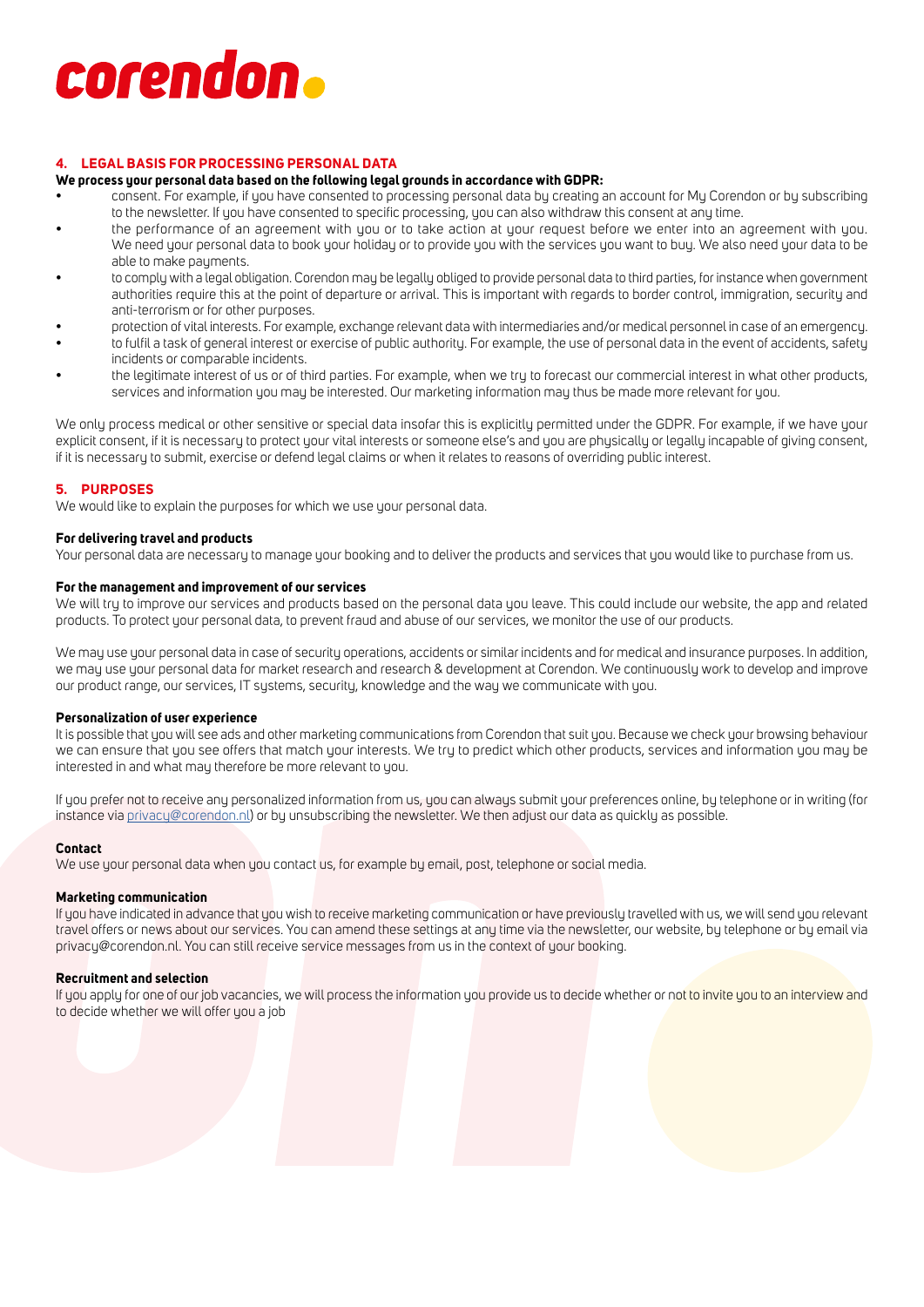# corendon.

# **6. SHARING PERSONAL DATA WITH SUPPLIERS AND PARTNERS**

We share your personal data with your travel providers, such as airlines, hotels and transport companies. We also share your personal data with external service providers, such as IT service providers. We conclude agreements with these third parties about the careful processing of personal data.

We sometimes share personal data to record, exercise or defend our legal rights; in connection with this we may provide personal data to others to prevent fraud. If we share personal data with other organizations, we close clear agreements that keep your data secure and do not use it for their own marketing purposes. In addition, we may share personal data with government agencies or authorities insofar as this is necessary to fulfil a legal obligation or an authorized order from an authority.

Finally: we only share the necessary personal data with our suppliers and partners. That means that they only have access to the data needed to provide you with their services.

# **7. SHARING PERSONAL DATA WITHIN THE CORENDON HOLIDAY GROUP**

Our privacy statement applies to all services offered by the Corendon Holiday Group. Services that have their own privacy statement are an exception, in which this privacy statement from Corendon Holiday Group is not included.

Insofar as necessary, we may share your personal data with other companies within the Corendon Hotels & Resorts group or within the Corendon Holiday Group. We only do this to provide you with the desired services, to manage and improve our services and daily operations, to personalize your user experience or to contact you if applicable and for marketing purposes or market research.

# **8. PROTECTING YOUR PERSONAL DATA**

We take appropriate security measures to protect your data against unintentional loss or unauthorized access, use, modification and disclosure. you are also responsible yourself in relation to the protection of your data, for instance by not sharing your password or booking details with third parties.

Occasionally we may transfer and/or store your personal data outside the European Economic Area (EEA). This data is processed by organizations outside the EEA who work for us or for one of our suppliers. Even in that case we have also taken appropriate measures to protect your personal data and to process this in accordance with this statement. These protective measures include contract provisions and appropriate security measures.

# **9. RETENTION PERIODS**

We retain the data as long as required for the purposes described in our privacy statement and for compliance with the legislation and regulations. More specifically, we retain

personal data we obtain in the context of bookings, purchases or for the execution of other agreements for as long as necessary to complete your booking(s), including administration, feedback, complaints, damages, insurance, etc. After processing, we retain the data for a maximum of four years for marketing purposes. At the end of that period, the data is deleted, unless the data must be retained for a longer period of time in accordance with a legal obligation. The latter applies in any case to the payment data that must be retained for seven years under the fiscal retention obligation.

Personal data obtained by us because you contacted us by email, post, telephone or social media will be retained for as long as necessary to process and follow-up your request. We can then store your data for four years for marketing purposes.

Personal data we obtain in the framework of job applications shall – if you are not hired – be deleted at the latest 1 month after the conclusion of the application procedure, unless you give consent to the retention of your data for future job vacancies.

After the retention periods we delete your personal data. We may anonymize your data for analytical, historical or other business purposes.

# **10 COOKIES AND SIMILAR TECHNOLOGIES**

Cookies are small data files that are stored on your computer, laptop or smartphone while browsing the internet. We use cookies to recognize you when you visit us. Cookies also ensure that your visit to our sites is more interesting. By using cookies, we can show you holidays that we know appeal to you. More information can be found in our separate cookie statement.

# **11. LINKS TO OTHER WEBSITES**

Our websites may contain links to websites that are managed by other organizations with their own privacy statements. Ensure that you read these conditions and privacy statement carefully before entering personal data on the website of another organization; we cannot accept any responsibility or liability for the websites of other organizations.

# **12. SOCIAL MEDIA FUNCTIONS**

Our websites contain functionalities for social media such as Facebook and Twitter, that have their own privacy statements. Ensure that you read these terms and conditions and privacy statement carefully before entering personal data; we cannot accept any responsibility or liability for these functions.